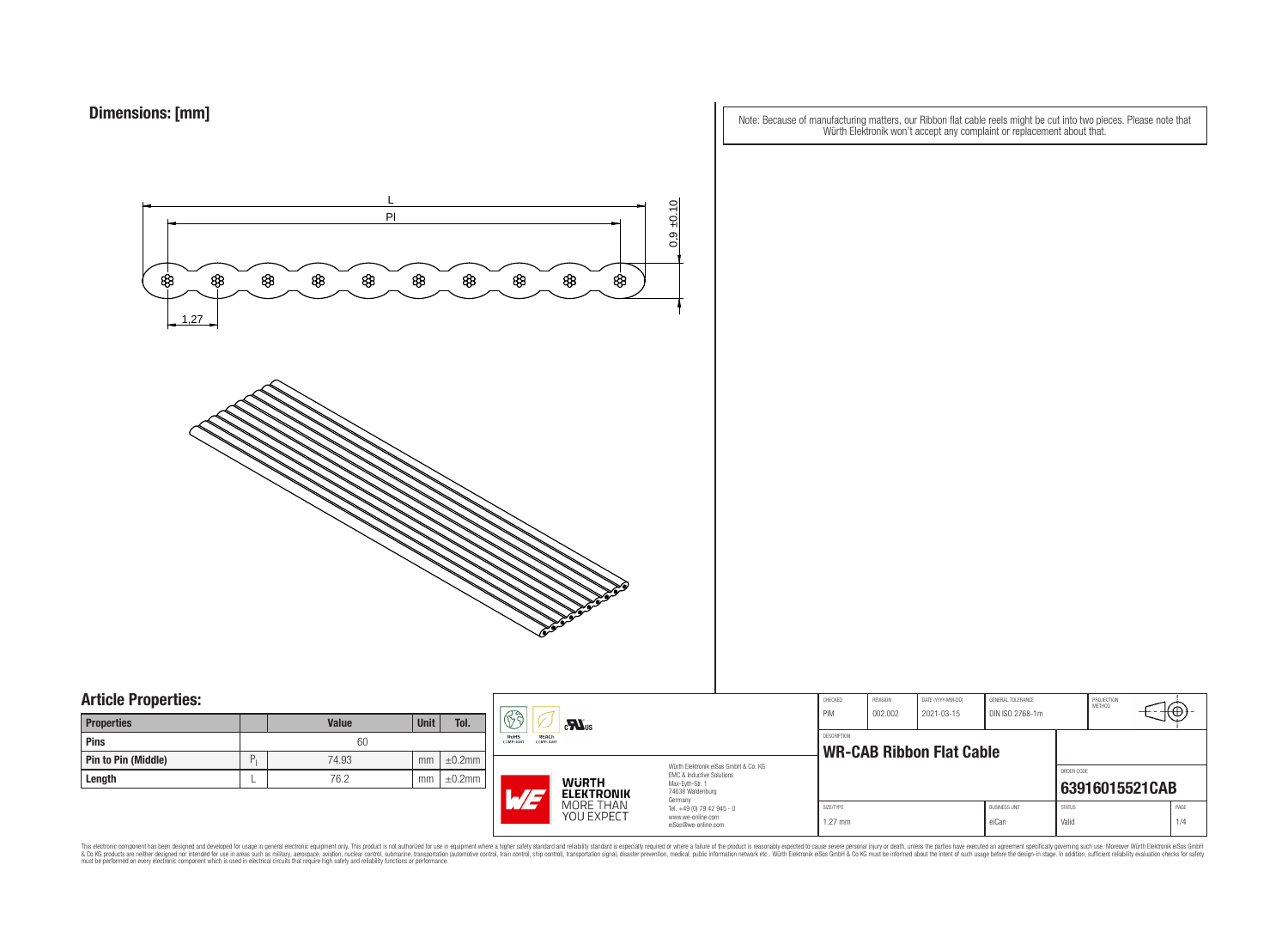## **Kind Properties:**

| <b>Properties</b> | <b>Value</b>                     | $11 - 14$<br>vm |
|-------------------|----------------------------------|-----------------|
| <b>Pitch</b>      | $\sim$<br>$\cdot$ $\sim$ $\cdot$ | mm              |

## **Material Properties:**

| <b>Insulator Material</b> | <b>PVC</b>                             |  |  |  |  |  |
|---------------------------|----------------------------------------|--|--|--|--|--|
| <b>Insulator Color</b>    | Grey with Red Marking on 1st Conductor |  |  |  |  |  |
| <b>Conductor Material</b> | Copper                                 |  |  |  |  |  |
| <b>Conductor Plating</b>  | Tin                                    |  |  |  |  |  |

# **General Information:**

| Operating Temperature | $-25$ up to $+105$ °C |
|-----------------------|-----------------------|
| <b>Flame Test</b>     | W-1 IEC 332-1         |
| <b>Style</b>          | <b>UL 2651</b>        |

## **Electrical Properties:**

| <b>Properties</b>            |                           | <b>Test conditions</b> | <b>Value</b> | <b>Unit</b>    | Tol. |
|------------------------------|---------------------------|------------------------|--------------|----------------|------|
| <b>Rated Current</b>         | ΙŖ.                       |                        |              | Α              | max. |
| <b>Rated Voltage</b>         | $\mathrm{V}_{\mathrm{R}}$ |                        | 300          | V (RMS)        |      |
| <b>Withstanding Voltage</b>  |                           | min                    | 2000         | V(AC)          | min. |
| <b>Insulation Resistance</b> | $R_{ISO}$                 | Kilometer              | 100          | M <sub>0</sub> | min. |
| <b>Signal Delay</b>          |                           | Meter                  | 4.65         | ns             |      |
| <b>Conductor Resistance</b>  | R                         | Kilometer              | 237          | Ω              | max. |
| <b>Unbalanded Capacity</b>   |                           | Meter                  | 56           | pF             |      |
| <b>Unbalanced Impedance</b>  |                           |                        | 105          | Ω              |      |
| <b>Unbalanced Inductance</b> |                           | Meter                  | 1.45         | μH             |      |

## **Wire Properties:**

| Properties                         | <b>Valut</b>   | Unit |
|------------------------------------|----------------|------|
| <b>Stranded Wire Section (AWG)</b> | 28 (AWG)<br>∠∪ |      |

# **Wire Properties:**

| <b>Properties</b>                     | <b>Value</b>               | <b>Unit</b> |
|---------------------------------------|----------------------------|-------------|
| <b>Stranded Wire Section (Metric)</b> | $0.089$ (mm <sup>2</sup> ) |             |
| <b>Number of Strands</b>              |                            |             |
| <b>Diameter of single Strand</b>      | 0.13                       | mm          |

# **Certification:**

| <b>RoHS Approval</b>                                                                      | Compliant [2011/65/EU&2015/863]     |  |  |  |
|-------------------------------------------------------------------------------------------|-------------------------------------|--|--|--|
| REACh Approval                                                                            | Conform or declared [(EC)1907/2006] |  |  |  |
| cULus Approval                                                                            | F328849                             |  |  |  |
| UR AWM 2651 VW-1 105°C 300V 28 AWG WUERTH ELEKTRONIK 298 cUR AWM I A/B 105°C 300V FT1 FT2 |                                     |  |  |  |

# **Packaging Properties:**

| -----<br>rackayıny       | Bag |
|--------------------------|-----|
| <b>Unit</b><br>Packaging |     |

1 piece  $= 1$  Meter of cable

| 63                                             | $c$ <b>N</b> <sub>us</sub>        |                                                                                                                                                                                               | CHECKED<br>PiM         | REVISION<br>002.002 | DATE (YYYY-MM-DD)<br>2021-03-15 | GENERAL TOLERANCE<br>DIN ISO 2768-1m |                        | PROJECTION<br><b>METHOD</b> | ćΦ          |
|------------------------------------------------|-----------------------------------|-----------------------------------------------------------------------------------------------------------------------------------------------------------------------------------------------|------------------------|---------------------|---------------------------------|--------------------------------------|------------------------|-----------------------------|-------------|
| RoHS<br>REACh<br>COMPLIANT<br><b>COMPLIANT</b> |                                   | DESCRIPTION<br><b>WR-CAB Ribbon Flat Cable</b>                                                                                                                                                |                        |                     |                                 |                                      |                        |                             |             |
| $\overline{M}$                                 | <b>WURTH</b><br><b>ELEKTRONIK</b> | Würth Flektronik eiSos GmbH & Co. KG<br>EMC & Inductive Solutions<br>Max-Evth-Str. 1<br>74638 Waldenburg<br>Germany<br>Tel. +49 (0) 79 42 945 - 0<br>www.we-online.com<br>eiSos@we-online.com |                        |                     |                                 |                                      | ORDER CODE             | 63916015521CAB              |             |
|                                                | MORE THAN<br>YOU EXPECT           |                                                                                                                                                                                               | SIZE/TYPE<br>$1.27$ mm |                     |                                 | <b>BUSINESS UNIT</b><br>eiCan        | <b>STATUS</b><br>Valid |                             | PAGE<br>2/4 |

This electronic component has been designed and developed for usage in general electronic equipment only. This product is not authorized for subserved requipment where a higher selection equipment where a higher selection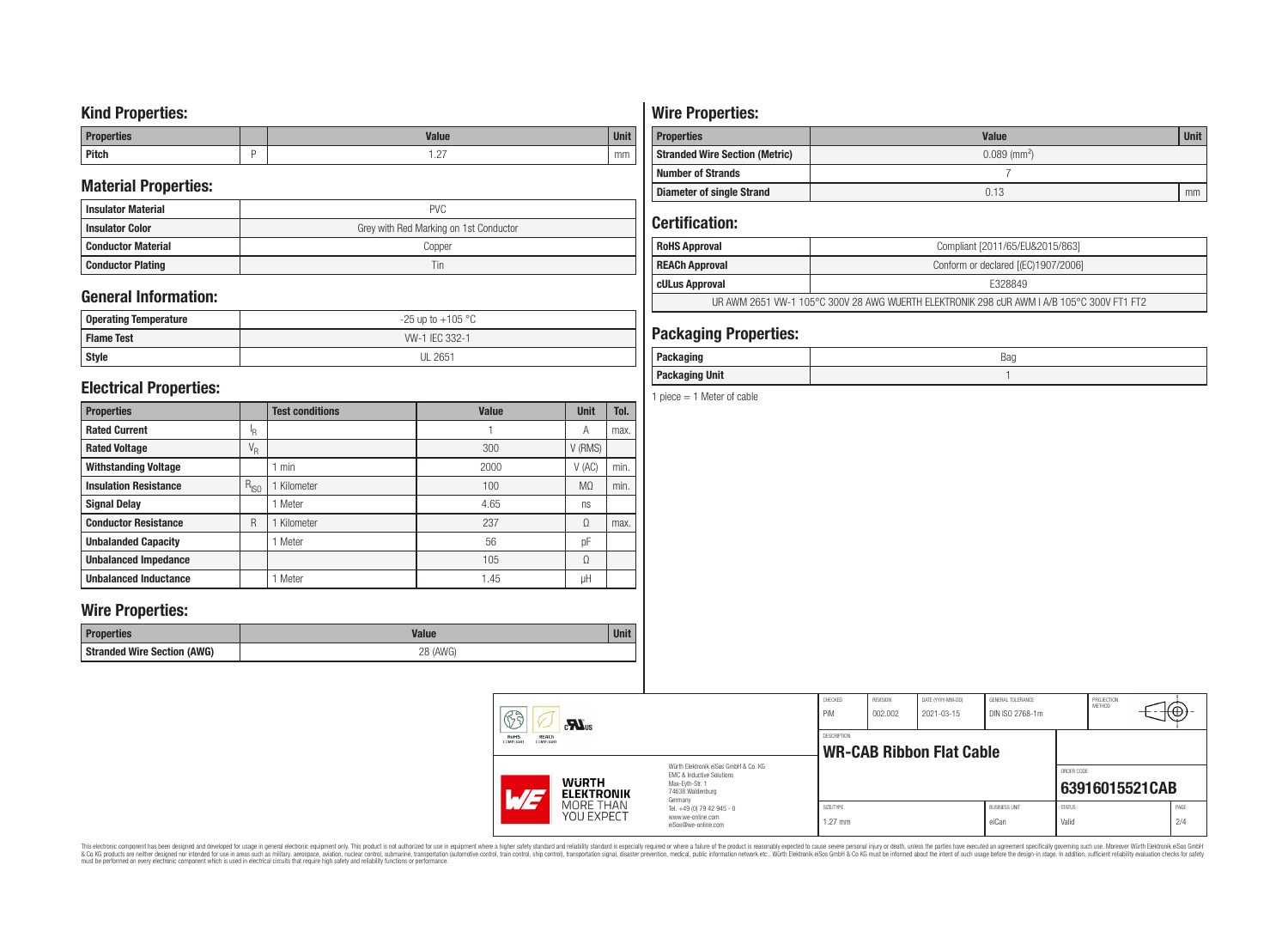# **Cautions and Warnings:**

### **The following conditions apply to all goods within the product series of the Connectors of Würth Elektronik eiSos GmbH & Co. KG:**

#### **General:**

- This mechanical component is designed and manufactured for use in general electronic equipment.
- Würth Elektronik must be asked for written approval (following the PPAP procedure) before incorporating the components into any equipment in fields such as military, aerospace, aviation, nuclear control, submarine, transportation (automotive control, train control, ship control), transportation signal, disaster prevention, medical, public information network, etc. where higher safety and reliability are especially required and/or if there is the possibility of direct damage or human injury.
- Mechanical components that will be used in safety-critical or high-reliability applications, should be pre-evaluated by the customer.
- The mechanical component is designed and manufactured to be used within the datasheet specified values. If the usage and operation conditions specified in the datasheet are not met, the component may be damaged or dissolved.
- Do not drop or impact the components, the component may be damaged.
- Prevent any damage or scratches on the component, especially on the actuator.
- Direct mechanical impact to the product shall be prevented (e.g overlapping of the PCB's).
- Würth Elektronik products are qualified according to international standards, which are listed in each product reliability report. Würth Elektronik does not warrant any customer qualified product characteristics beyond Würth Elektroniks' specifications, for its validity and sustainability over time.
- The responsibility for the applicability of the customer specific products and use in a particular customer design is always within the authority of the customer. All technical specifications for standard products do also apply to customer specific products.
- The mechanical component is designed to be used along with Würth Elektronik counterparts and tools. Würth Elektronik cannot ensure the reliability of these components while being used with other products.

### **Product Specific:**

#### **Soldering:**

- The solder profile must comply with the technical product specifications. All other profiles will void the warranty.
- All other soldering methods are at the customers' own risk.

#### **Cleaning and Washing:**

- Washing agents used during the production to clean the customer application might damage or change the characteristics of the component, body, pins and termination. Washing agents may have a negative effect on the long-term functionality of the product.
- Using a brush during the cleaning process may deform function relevant areas. Therefore, we do not recommend using a brush during the PCB cleaning process.

#### **Potting and Coating:**

• If the product is potted in the customer application, the potting material might shrink or expand during and after hardening. Shrinking could lead to an incomplete seal, allowing contaminants into the components. Expansion could damage the components. We recommend a manual inspection after potting or coating to avoid these effects.

#### **Storage Conditions:**

- A storage of Würth Elektronik products for longer than 12 months is not recommended. Within other effects, the terminals may suffer degradation, resulting in bad solderability. Therefore, all products shall be used within the period of 12 months based on the day of shipment.
- Do not expose the components to direct sunlight.
- The storage conditions in the original packaging are defined according to DIN EN 61760-2.
- The storage conditions stated in the original packaging apply to the storage time and not to the transportation time of the components.

#### **Packaging:**

• The packaging specifications apply only to purchase orders comprising whole packaging units. If the ordered quantity exceeds or is lower than the specified packaging unit, packaging in accordance with the packaging specifications cannot be ensured.

#### **Handling:**

- Do not repeatedly operate the component with excessive force. It may damage or deform the component resulting in malfunction.
- In the case a product requires particular handling precautions, in addition to the general recommendations mentioned here before, these will appear on the product datasheet
- The temperature rise of the component must be taken into consideration. The operating temperature is comprised of ambient temperature and temperature rise of the component.The operating temperature of the component shall not exceed the maximum temperature specified.

These cautions and warnings comply with the state of the scientific and technical knowledge and are believed to be accurate and reliable. However, no responsibility is assumed for inaccuracies or incompleteness.

| 63<br>$\mathbf{M}_{\text{us}}$<br><b>RoHS</b><br><b>REACh</b><br><b>COMPLIANT</b><br>COMPLIANT |                                                                        | CHECKED<br>PiM                                                                                                      | <b>REVISION</b><br>002.002 | DATE (YYYY-MM-DD)<br>2021-03-15 | GENERAL TOLERANCE<br>DIN ISO 2768-1m |                        | PROJECTION<br><b>METHOD</b> |                | €⊕∶         |  |
|------------------------------------------------------------------------------------------------|------------------------------------------------------------------------|---------------------------------------------------------------------------------------------------------------------|----------------------------|---------------------------------|--------------------------------------|------------------------|-----------------------------|----------------|-------------|--|
|                                                                                                |                                                                        | <b>DESCRIPTION</b><br><b>WR-CAB Ribbon Flat Cable</b>                                                               |                            |                                 |                                      |                        |                             |                |             |  |
| <b>WURTH</b><br>AT                                                                             | <b>ELEKTRONIK</b>                                                      | Würth Flektronik eiSos GmbH & Co. KG<br>EMC & Inductive Solutions<br>Max-Evth-Str. 1<br>74638 Waldenburg<br>Germany |                            |                                 |                                      |                        | ORDER CODE                  | 63916015521CAB |             |  |
| MORE THAN<br><b>YOU EXPECT</b>                                                                 | Tel. +49 (0) 79 42 945 - 0<br>www.we-online.com<br>eiSos@we-online.com | SIZE/TYPE<br>$1.27$ mm                                                                                              |                            |                                 | <b>BUSINESS UNIT</b><br>eiCan        | <b>STATUS</b><br>Valid |                             |                | PAGE<br>3/4 |  |

This electronic component has been designed and developed for usage in general electronic equipment only. This product is not authorized for use in equipment where a higher safety standard and reliability standard si espec & Ook product a label and the membed of the seasuch as marked and as which such a membed and the such assume that income in the seasuch and the simulation and the such assume that include to the such a membed and the such